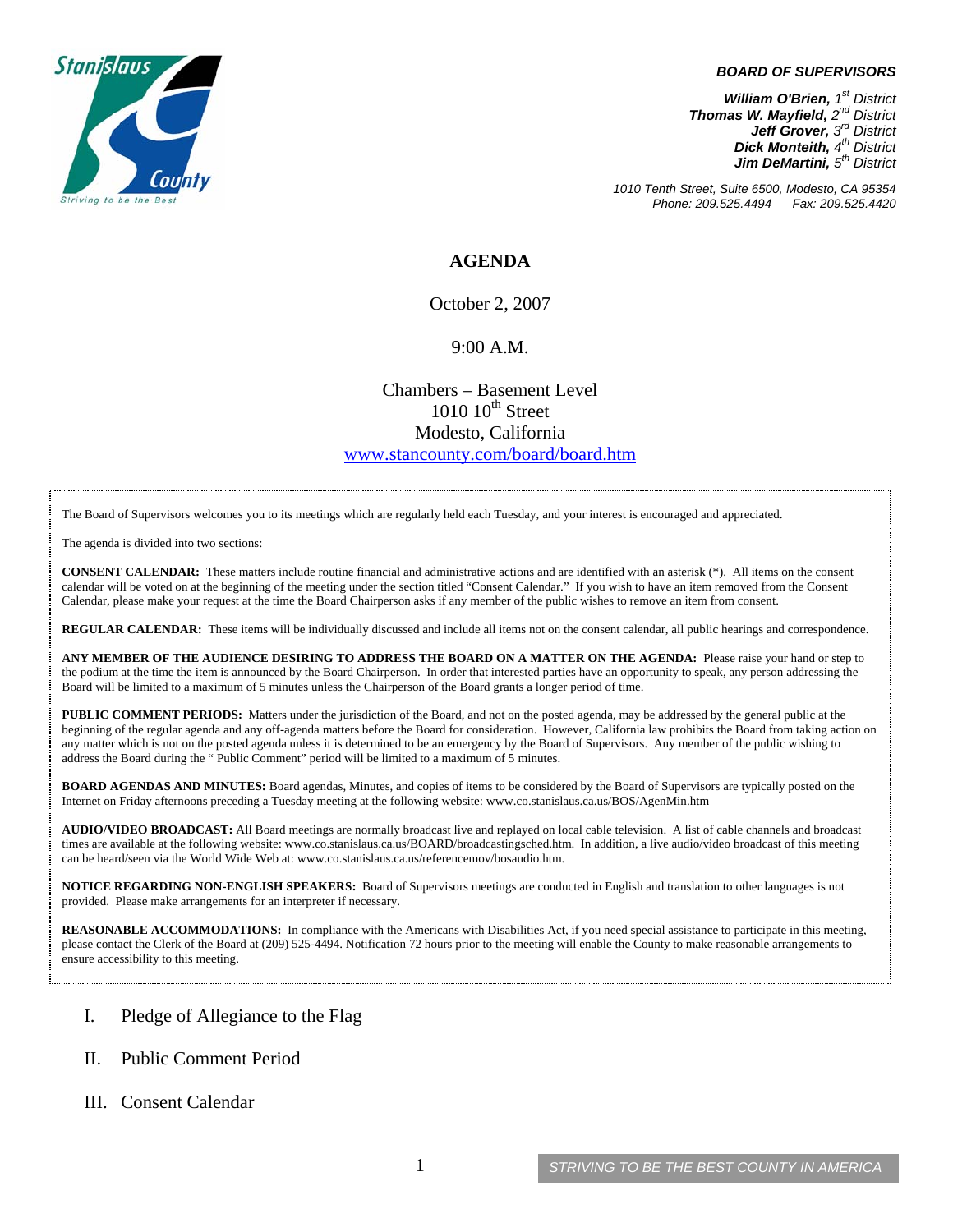# IV. Agenda Items

- A. Miscellaneous
- \* 1. Approval of the Minutes for September 25, 2007 ([View Item\)](http://www.co.stanislaus.ca.us/bos/minutes/2007/min09-25-07.pdf)
- \* 2. Acceptance of the Resignations of Agustin Beltran and Gaylord Phillips from the Stanislaus Economic Development and Workforce Alliance Board ([View Item\)](http://www.co.stanislaus.ca.us/bos/agenda/2007/20071002/A02.pdf)
- <sup>\*</sup> 3. Approval of Appointment of Charles Grom to the Mental Health Board ([View Item\)](http://www.co.stanislaus.ca.us/bos/agenda/2007/20071002/A03.pdf)<br> $*$  4 Approval of a Commendation for:
- 4. Approval of a Commendation for:
	- a. the Clare and Maryellen Berryhill Family Upon Receiving the 2007 Distinguished Citizens Award from the Greater Yosemite Council, Boy Scouts of America ([View Item\)](http://www.co.stanislaus.ca.us/bos/agenda/2007/20071002/A04a.pdf)
	- b. Sergeant Michael Eggener for his Heroic and Timely Life Saving Efforts ([View Item\)](http://www.co.stanislaus.ca.us/bos/agenda/2007/20071002/A04b.pdf)
- \* 5. Approval of Request from the Mid-Valley Water Ski Club for Use of the Main Boat Ramp at the Modesto Reservoir for their  $53<sup>rd</sup>$  Annual Polar Bear Day Event on January 1, 2008 ([View Item\)](http://www.co.stanislaus.ca.us/bos/agenda/2007/20071002/A05.pdf)
- \* 6. Approval to Consolidate the Denair Unified School District Election for the Issuance of School Bonds with the Consolidated District Election to be Held on November 6, 2007 ([View Item\)](http://www.co.stanislaus.ca.us/bos/agenda/2007/20071002/A06.pdf)
- \* 7. Approval to Consolidate the City of Ceres Election for a 0.5% Special Transactions and Use Tax for Public Safety Purposes with the Consolidated District Election to be Held on November 6, 2007 ([View Item\)](http://www.co.stanislaus.ca.us/bos/agenda/2007/20071002/A07.pdf)
- B. Chief Executive Office
- \* 1. Approval of the Closure of Animal Services on Holidays and Training Days in 2008 ([View Item\)](http://www.co.stanislaus.ca.us/bos/agenda/2007/20071002/B01.pdf)
- \* 2. Approval to Appoint a Part-time County Veterinarian for Animal Services at a Salary of \$53.26 per hour which Exceeds the Mid-Point of Band E ([View Item\)](http://www.co.stanislaus.ca.us/bos/agenda/2007/20071002/B02.pdf)
- \* 3. Approval to Increase Appropriations and Estimated Revenue for the Stanislaus Behavioral Health Center as a Result of the Continued Interim Operations - Behavioral Health and Recovery Services ([View Item\)](http://www.co.stanislaus.ca.us/bos/agenda/2007/20071002/B03.pdf)
- \* 4. Approval of Contracts and/or Agreements for Various Services and Contractors that Were Not Included in the Final Budget for the Sheriff's Department ([View Item\)](http://www.co.stanislaus.ca.us/bos/agenda/2007/20071002/B04.pdf)
- \* 5. Approval of a Sole Source Procurement to Provide Inventory and Statement of Work Development for a Film Conversion Request for Proposal by AtPac Professional Services Group for the Stanislaus County Clerk-Recorder ([View Item\)](http://www.co.stanislaus.ca.us/bos/agenda/2007/20071002/B05.pdf)
- \* 6. Approval of the County System Improvement Plan (SIP) for Child Welfare for the Community Services Agency and the Probation Department ([View Item\)](http://www.co.stanislaus.ca.us/bos/agenda/2007/20071002/B06.pdf)
- \* 7. Acceptance of the Stanislaus County Treasury Pool's August 2007 Monthly Investment Report ([View Item\)](http://www.co.stanislaus.ca.us/bos/agenda/2007/20071002/B07.pdf)
- \* 8. Approval to Set a Public Hearing for October 30, 2007, at 9:15 a.m., to Consider Adopting a Resolution to Amend the Stanislaus County Non-Disposal Facility Element and to Authorize the Director of the Department of Environmental Resources to Submit the Updated Five-Year Countywide Integrated Waste Management Plan Review Report to the California Integrated Waste Management Board ([View Item\)](http://www.co.stanislaus.ca.us/bos/agenda/2007/20071002/B08.pdf)
- \* 9. Authorization to Accept a Donation from an Anonymous Donor for Construction and Purchase of Equipment for the Animal Services "Kitty Kastle" ([View Item\)](http://www.co.stanislaus.ca.us/bos/agenda/2007/20071002/B09.pdf)
	- 10. Acknowledgement of the Receipt of the Federally Qualified Health Center Look-Alike Designation of the Health Services Agency Primary Care Clinics and Approval to Amend the Salary and Position Allocation Resolution and Create the Classification of Medical Director ([View Item\)](http://www.co.stanislaus.ca.us/bos/agenda/2007/20071002/B10.pdf)